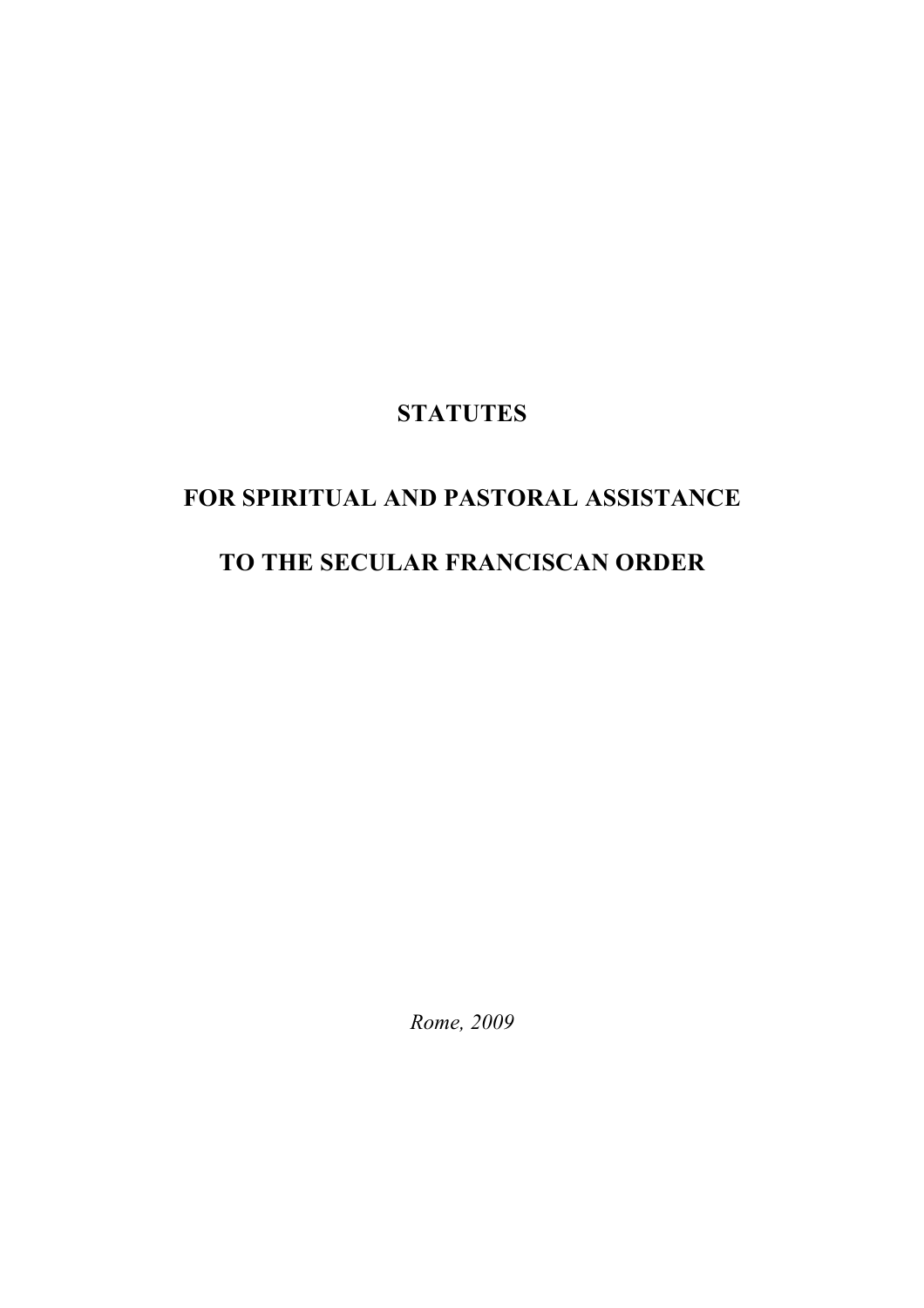

## CONFERENCE OF THE MINISTERS GENERAL OF THE FRANCISCAN FIRST ORDER AND TOR

Dearest brother Ministers Provincial and Custodes,

May the Lord give you peace!

With this letter, the Conference of Minister Generals of the First Order and the TOR has wanted to reach out to all of you in order to express our gratitude for the generous service of pastoral and spiritual care that you offer in the area of your respective jurisdictions. We especially appreciate your service to the fraternities of the Secular Franciscan Order (SFO) and the Franciscan Youth (YouFra) dispersed throughout the world. Such assistance, which is the most important service entrusted to us by the Church with regard to the secular Franciscans, has been in existence for eight centuries now and it manifests itself as a true sign of our extraordinary sense of family, in the context of our life-giving reciprocal communion. This communion among Franciscan Orders should be always stronger, more appealing and prophetic within our common mission in the Church and society.

In this year, as we celebrate the VIII Centennial of the birth of our charism, our hearts are filled with gratitude and marvelous memories of the already historic Chapter of Mats – celebrated as Franciscan Family in Assisi last April. We want to encourage you to continue accompanying the SFO and YouFra fraternities with a new enthusiasm and a new impetus. To this end we also recall the invitation of our Holy Father Benedict XVI at Castel Gandolfo, in the unforgettable encounter at the end of the aforementioned Chapter. On that occasion he encouraged us, with paternal love, to go out, with confidence and courage, to proclaim Christ's Gospel and its beauty to all, and to set out again to repair today the Lord's house, the Church, as Francis did.

Aware of our common calling and mission, we wish therefore to make together the charism of our common Seraphic Father present in the life and mission of the Church, in various ways and forms, yet in life-giving reciprocal communion, which is characteristic of our Order from the earliest days. In fact, from the beginning of the charism, the bonds between Friars Minor and secular penitents who wished to follow a way of life similar to that of Francis and his friars were very much alive and fraternal. From their testimony and from the itinerant preaching, other forms of Franciscan life were born around the friars – either active or eremitic and contemplative – that brought together religious, lay people and clerics in a new spiritual family, the Franciscan family.

Among the diverse ways of life that still exist in the Franciscan Family, that of secular Franciscans – lay and cleric – occupies a very particular place. They recognize Francis as their founder and live the charism within the secular dimension. For them, since they are an integral part of the Franciscan Family and have been historically united to us Franciscan religious, the Church granted the privi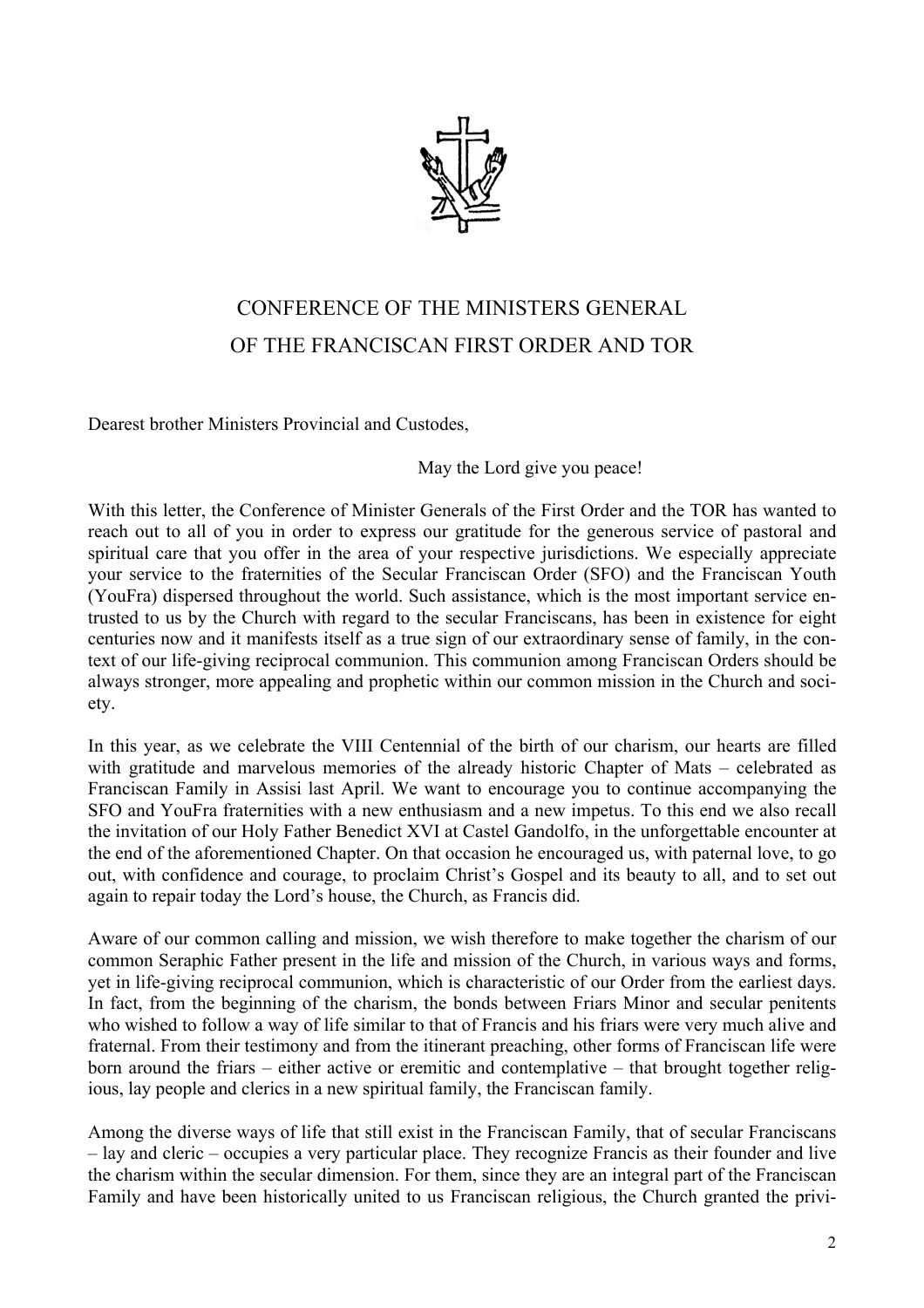lege of having the major Superiors of the First Order and TOR as those mainly responsible for their spiritual and pastoral care. We are responsible for the higher direction (the *altius moderamem*, of which can. 303 CCL speaks), that seeks to guarantee the fidelity of the SFO to the Franciscan charism, communion with the Church and union with the Franciscan Family, values which represent a vital commitment for the secular Franciscans (cf. SFO Const 85.1-2).

This is where our office and our responsibility derive from, since we are called, as major Superiors, to exercise this office personally or through our delegates, the spiritual Assistants, to guarantee pastoral and spiritual care to every single fraternity.

Even today, after 31 years since the approval of the latest Rule by Pope Paul VI, and with the General Constitutions approved in October 2000 by the CIVCSVA, the SFO and YouFra are in need of spiritual and pastoral assistance which help them in their journey of faith and of holiness, in their specific mission and to acquire a sound Christian and Franciscan formation.

For this reason, and as a concrete sign of communion and co-responsibility, upon request of the Councils at the various levels, we Major Superiors are called to appoint spiritual Assistants, selecting them with careful discernment so that they may be suitable for this service. Besides this, we should foster their specific formation so that they may also be prepared to offer an authentic spiritual assistance, which is well grounded in Franciscan spirituality. In this way, they can effectively support seculars who are responsible for formation and their respective Councils in the field of initial and ongoing formation of secular Franciscans. This is also valid for all other persons which we can appoint as spiritual Assistants, in cases where no friars are available, according to the new SFO General Constitutions (art. 89). Once they are appointed, spiritual Assistants should not be left on their own, but rather supported and encouraged by their community and their major Superior, with a true sense of family, so that they may work with our secular brothers and sisters with enthusiasm and love. Likewise, it is absolutely necessary to make sure that fraternities are not deprived of this essential guide and that, at the same time, the indisposition of Franciscan friars or sisters does not result in the disappearance of any secular fraternity.

A subject which we consider equally important is collegiality in the service of spiritual assistance to the SFO-YouFra fraternities at the levels above the local Fraternity. This characteristic offers, first of all to us friars, a valuable occasion to collaborate among ourselves in the field of assistance and, at the same time, it becomes a concrete sign of the fraternal affection which the First Order and the TOR foster for the SFO and YouFra.

Certainly a key instrument that helps us to better understand and carry out this service well are the *Statutes for Spiritual and Pastoral Assistance to the SFO*, approved by our Conference in March 2002. After seven years since their approval, the Conference of General Assistants has informed us that the Statutes have been received very well throughout the world and have produced indeed abundant fruit in the service of the SFO and YouFra.

And so now, based on their experience, the General Assistants have now presented to us new changes to some articles of the Statutes for our approval. In their opinion these changes can help to better clarify the service of spiritual assistance. After a careful examination, we have approved them and we now send them to you as an attachment to this letter.

To conclude this letter we want to thank you and all spiritual Assistants again for your service and to encourage you even more in assisting, promoting and taking care of the SFO and YouFra fraternities throughout the world, with interest and special affection, as we remind you of the words addressed by Encarnacion del Pozo, SFO Minister General, to the friars present at the International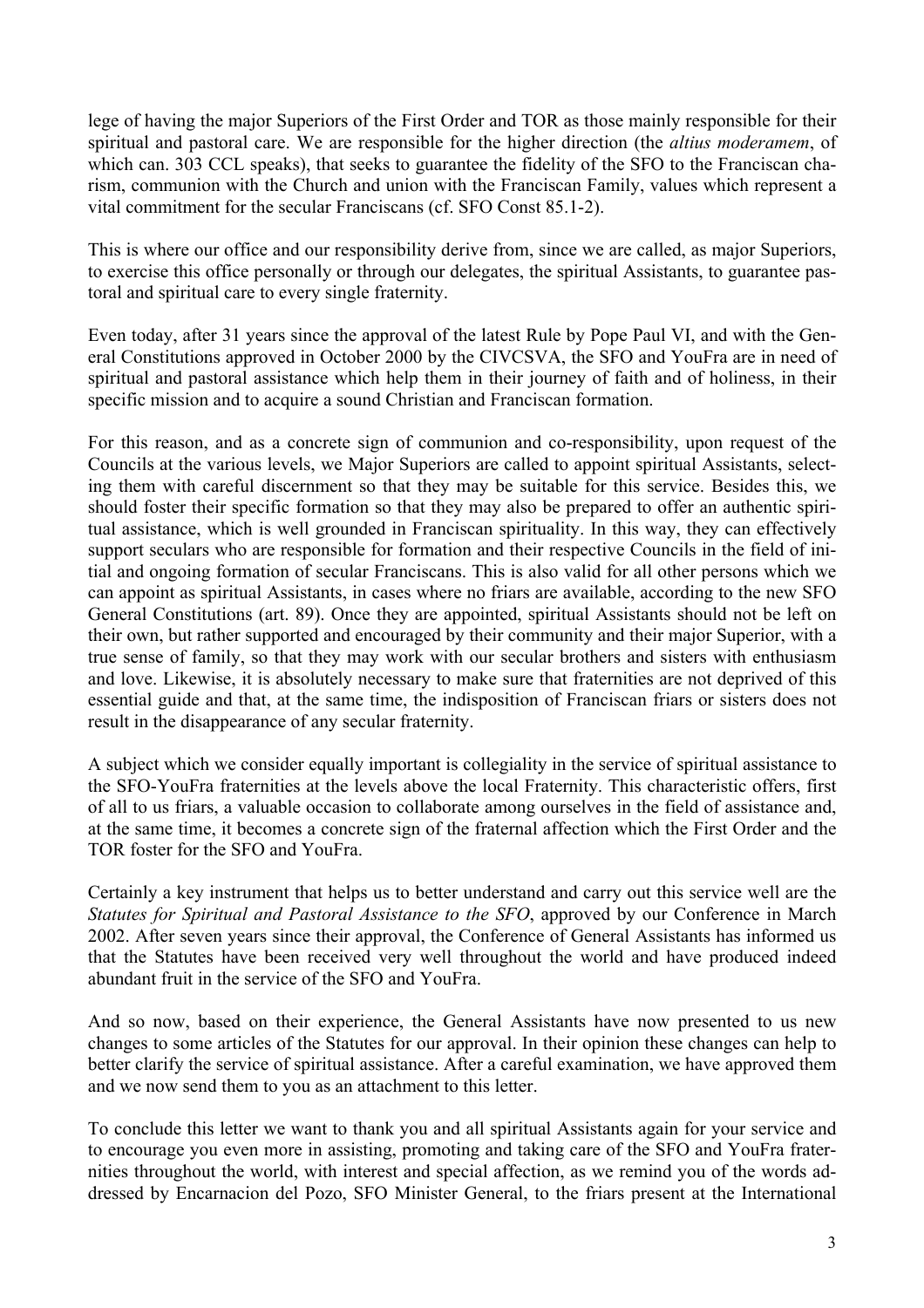Chapter of Mats (Assisi, April 16, 2009):

"Pastoral care and spiritual assistance to the SFO should flow from love and fidelity to one's vocation and from the desire to share it, rather than from the juridical norm, respecting the nature of the secular fraternity and giving preference to the testimony of Franciscan life and especially to fraternal presence".

We thank the Lord for each one of our brothers and sisters of the SFO and YouFra who, with love and courage, follow in the footprints of our seraphic father St. Francis in the joys and sufferings of this world, promoting Franciscan spirituality in the spheres of family life, work, culture, politics, sports and in many other areas of ecclesial and social life.

Let us always remain united in the journey and in bearing witness, together with the SFO and You-Fra, in the ways of the Lord, and in the realities where men and women of our time live.

May the Lord be with us through his Spirit so that we may be faithful to our calling and our mission.

Rome, October 4, 2009.

4. Davi VI. Parleello

Fr. José Rodríguez Carballo, OFM Fr. Marco Tasca, OFMConv. *Minister General Minister General*

f. Mauro Joh.

*Minister General Minister General*

fra Marco Tasca

 $\pi$   $\frac{1}{4\pi}$  Mauro  $\frac{1}{4}$   $\frac{1}{4}$  Fr. Mauro Jöhri, OFMCap. Fr. Michael Higgins, TOR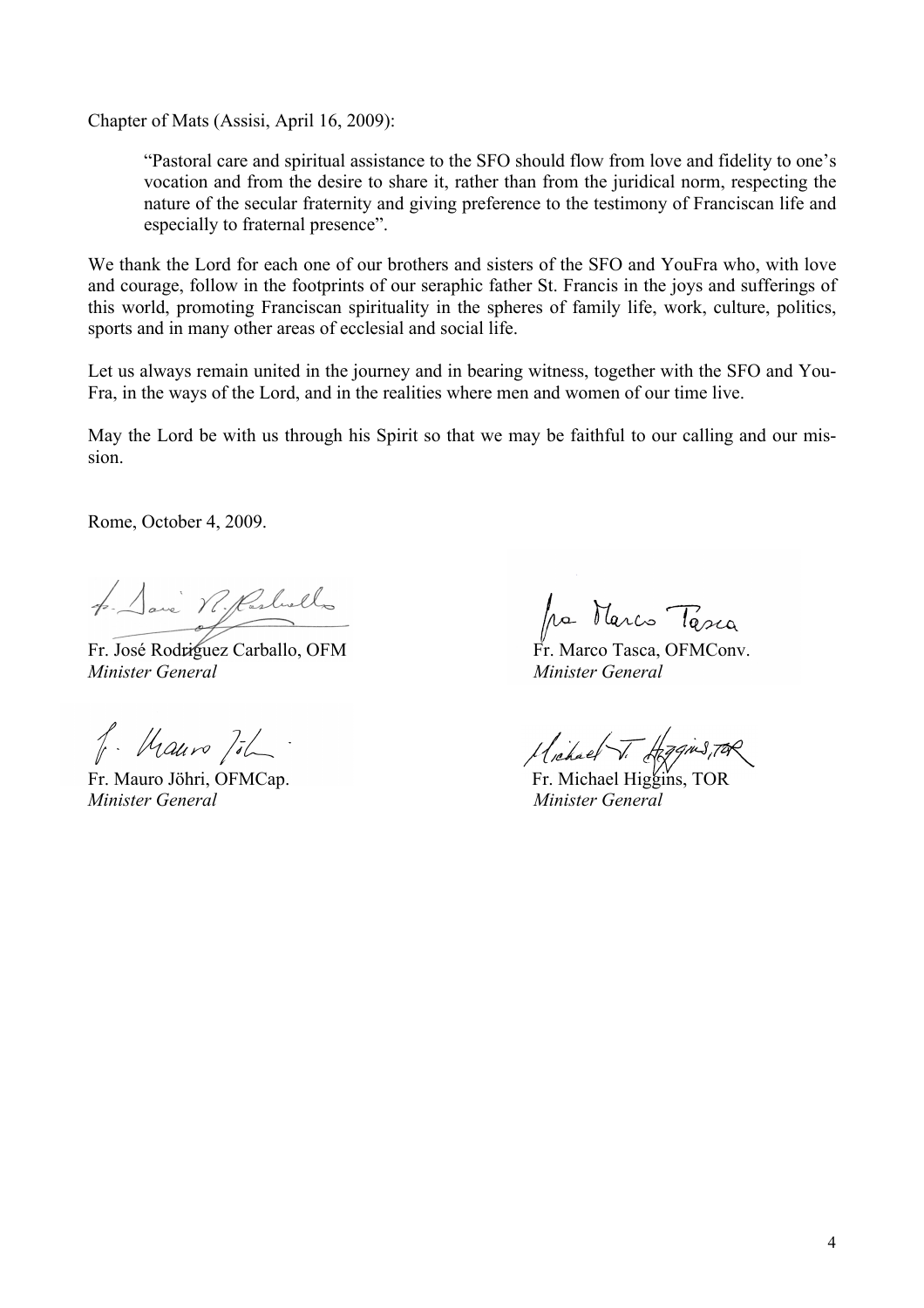## CONFERENCE OF GENERAL MINISTERS OF THE FRANCISCAN FIRST ORDER AND THE TOR

Rome, March 28, 2002

Dear Br. Valentín,

In a letter of last February 13, in the name of the Conference of General Assistants of the Secular Franciscan Order, you sent us the *Statutes for Spiritual and Pastoral Assistance to the Secular Franciscan Order,* revised after a careful and thorough study and based on the General Constitutions of the SFO, definitively approved on December 8, 2000 by the Congregation for Institutes of Consecrated Life and Societies of Apostolic Life.

It is my pleasure to inform you that our Conference of General Ministers of the First Order and the TOR, at its meeting of March 25, 2002, **approved these Statutes** which, by the act of approval, enter immediately into force, substituting the preceding ones approved in 1992.

The general Ministers entrust to the Conference of General Assistants the task making these new Statutes known to all brothers of the Franciscan First Order and the TOR and to foster its understanding and study. This instrument can thus serve as a basis for our fraternal service to the SFO and guide us all in our relations with the SFO according to our own vocation and the specific nature of the SFO itself.

On this occasion, also in name of the other general Ministers, I thank you and the other general Assistants of the SFO for your generous and constant service.

Wishing you and the other Assistants a Happy Easter,

Your Brother,

 Fr. Joachim Giermek OFMConv General Minister President

*C.c.:* Emanuela De Nunzio

 $\mathcal{L}_\text{max}$  , where  $\mathcal{L}_\text{max}$ 

Fr. VALENTÍN REDONDO, OFMConv. President of the Conference of General Assistants Rome

Minister gen. OFM Tel. 68 49 19 - Fax 63 80 292 Minister gen. OFMCap Tel. 47 40 643 - Fax 48 28 267<br>Minister gen. OFMConv Tel. 699 21 951 - Fax 699 41 479 Minister gen. TOR Tel. 69 91 540 - Fax 67 84 970 Minister gen. OFMConv Tel. 699 21 951 - Fax 699 41 479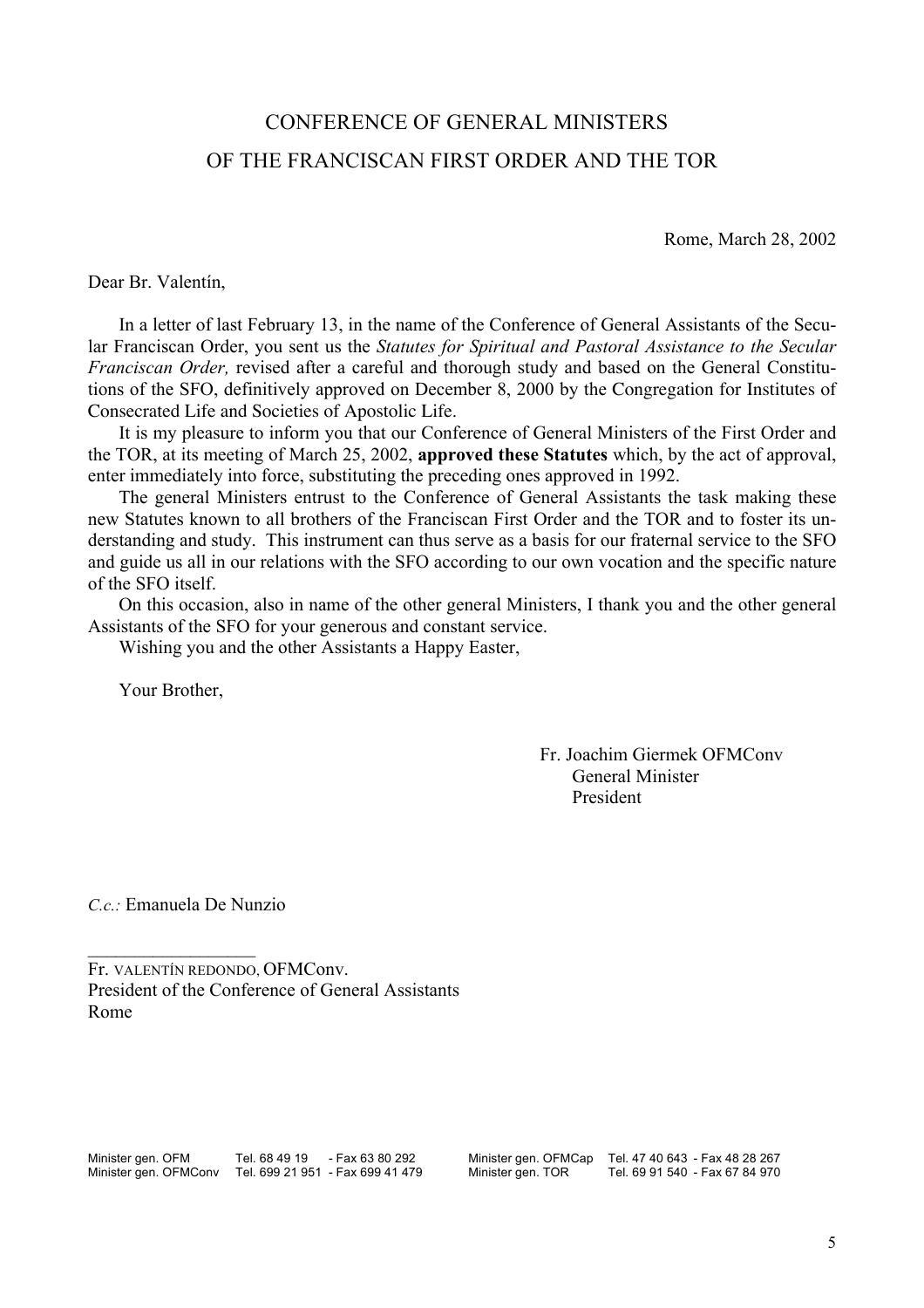## **STATUTES FOR SPIRITUAL AND PASTORAL ASSISTANCE TO THE SECULAR FRANCISCAN ORDER**

### **Title I: General Principles**

#### **Art. 1**

- 1. The spiritual and pastoral care of the SFO, in virtue of its belonging to the same spiritual family, is entrusted by the Church to the Franciscan First Order and the TOR, to whom the Secular Fraternity has been united for centuries<sup>1</sup>.
- 2. Religious and Secular Franciscans in fact, in various ways and forms but in life-giving union with each other, aim to make present the charism of their common Seraphic Father in the life and mission of the Church and of society<sup>2</sup>.
- 3. Therefore, as a concrete sign of communion and co-responsibility, religious superiors must assure spiritual assistance to all the fraternities of the  $SFO^3$ .

### **Art. 2**

- 1. The spiritual and pastoral care is provided as a two-fold service:
	- a) the fraternal office of the *altius moderamen* on the part of the major Superiors<sup>4</sup>;
	- **b)** spiritual assistance to the fraternities and their Councils.
- 2. The purpose of the *altius moderamen* is to guarantee the fidelity of the SFO to the Franciscan charism, communion with the Church and union with the Franciscan family<sup>5</sup>.
- 3. The purpose of spiritual assistance is to foster communion with the Church and with the Franciscan Family through witness and sharing of Franciscan spirituality, to cooperate in initial and on-going formation of secular Franciscans and to express the fraternal affection of the religious towards the  $SFO<sup>6</sup>$ .

## **Art. 3**

- 1. This two-fold service completes but does not substitute for the secular councils and ministers whose responsibility it is to guide, coordinate, and animate the fraternities at the various levels<sup>7</sup>.
- 2. It is exercised according to these present Statutes, common to the four religious Orders (OFM, OFMConv, OFMCap, TOR) and must be performed collegially at all levels above the local  $level<sup>8</sup>$ .

## **Art. 4**

1. The purpose of the present Statutes is to define, in a unified and concrete way, the service of the spiritual and pastoral care of the SFO, taking into account the unity of that same Order.

<sup>&</sup>lt;sup>1</sup> See *SFO Const* 85.1: "From Franciscan history and from the Constitutions of the First Order and the TOR, it is clearly evident that these Orders recognize that they are committed to the spiritual and pastoral assistance of the SFO in virtue of their common origin and charism and by the will of the Church. See *Constitutions OFM*, 60; *Constitutions OFM Conv*., 116; *Constitutions OFM Cap*., 95; *Constitutions TOR*, 157; *Rule of the Third Order of Pope Leo XIII*, 3,3; *Rule approved by Paul VI*, 26.<br><sup>2</sup> see *SFO Rule* 1

<sup>&</sup>lt;sup>2</sup> see *SFO Rule* 1<br><sup>3</sup> 300 SEO Const.

<sup>&</sup>lt;sup>3</sup> see *SFO Const* 89.1

see *CCL*<sup>303</sup> <sup>5</sup> *SFO Const* 85.2 <sup>6</sup>

see *SFO Const* 89.3; 90.1 <sup>7</sup>

see *SFO Const* 86.2

see *SFO Const* 87.1; 88.5; 90.3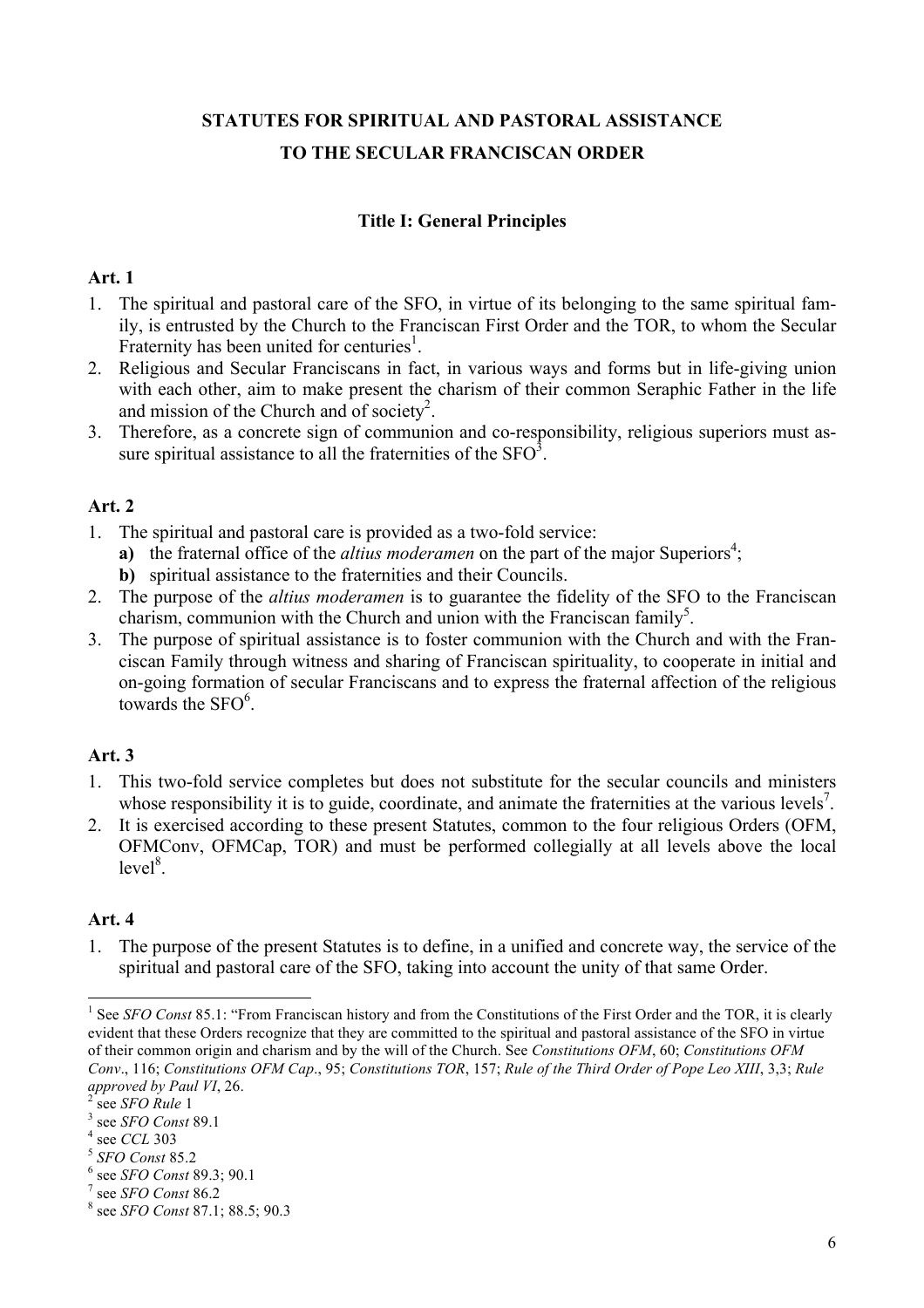- 2. These Statutes are approved by the Conference of General Ministers. The Conference has the right of modification and authentic interpretation.
- 3. Those provisions which do not agree with the present Statutes are abrogated.

## **Title II: The Role of the Major Superiors**

### *a. General Principles*

## **Art. 5**

- 1. The spiritual and pastoral care of the SFO, entrusted by the Church to the Franciscan First Order and the TOR, is the duty above all of their general and provincial ministers $9$ .
- 2. They exercise their office through:
	- a) the establishment of local fraternities;
	- b) pastoral visits;
	- c) spiritual assistance.
	- They may exercise this office personally or through a delegate<sup>10</sup>.
- 3. The Franciscan major Superiors remain responsible for the quality of spiritual assistance and pastoral care, even in those cases where previous approval from a religious Superior or from the local Ordinary is needed to appoint the Assistant<sup>11</sup>.
- 4. They should also foster the formation and the interest of their own religious in the SFO and ensure a specific preparation for the Assistants so that they will be suitable and well-prepared<sup>12</sup>.
- 5. Finally, they should approve the internal by-laws of the Conference of the Spiritual Assistants at all levels.

## **Art. 6**

- 1. The canonical establishment of new fraternities is done at the request of the secular Franciscans concerned and with the prior consultation and collaboration of the SFO council at the higher level, to which the new fraternity will be related according to the national statutes. The written consent of the local Ordinary is necessary for the canonical establishment of a fraternity outside the houses or churches of the Franciscan religious of the First Order or the  $TOR<sup>13</sup>$ .
- 2. Any transfer of a local fraternity to the pastoral care of another religious Franciscan Order is done according to the procedures established by the national statutes of the  $SFO<sup>14</sup>$ .
- 3. The pastoral visit is a privileged moment of communion of the First Order and the TOR with the SFO. It is carried out also in the name of the Church and serves to guarantee fidelity to the Franciscan charism and to foster communion with the Church and with the Franciscan Family<sup>15</sup>.

## **Art. 7**

1. The major Superiors of the First Order and the TOR are to establish together the most adequate means to guarantee spiritual assistance to local fraternities which, because of causes beyond their control, could remain without such assistance<sup>16</sup>.

<sup>&</sup>lt;sup>9</sup> see SFO Rule 26; SFO Const 85.2

<sup>&</sup>lt;sup>10</sup> see *SFO Const* 86.1<br>
<sup>11</sup> see *SFO Const* 89.5<br>
<sup>12</sup> see *SFO Const* 87.3; *SFO Rule* 26<br>
<sup>13</sup> *SFO Const* 46.1<br>
<sup>14</sup> see *SFO Const* 47.2<br>
<sup>15</sup> see *SFO Const* 95.1 and 3<br>
<sup>16</sup> *SFO Const* 88.4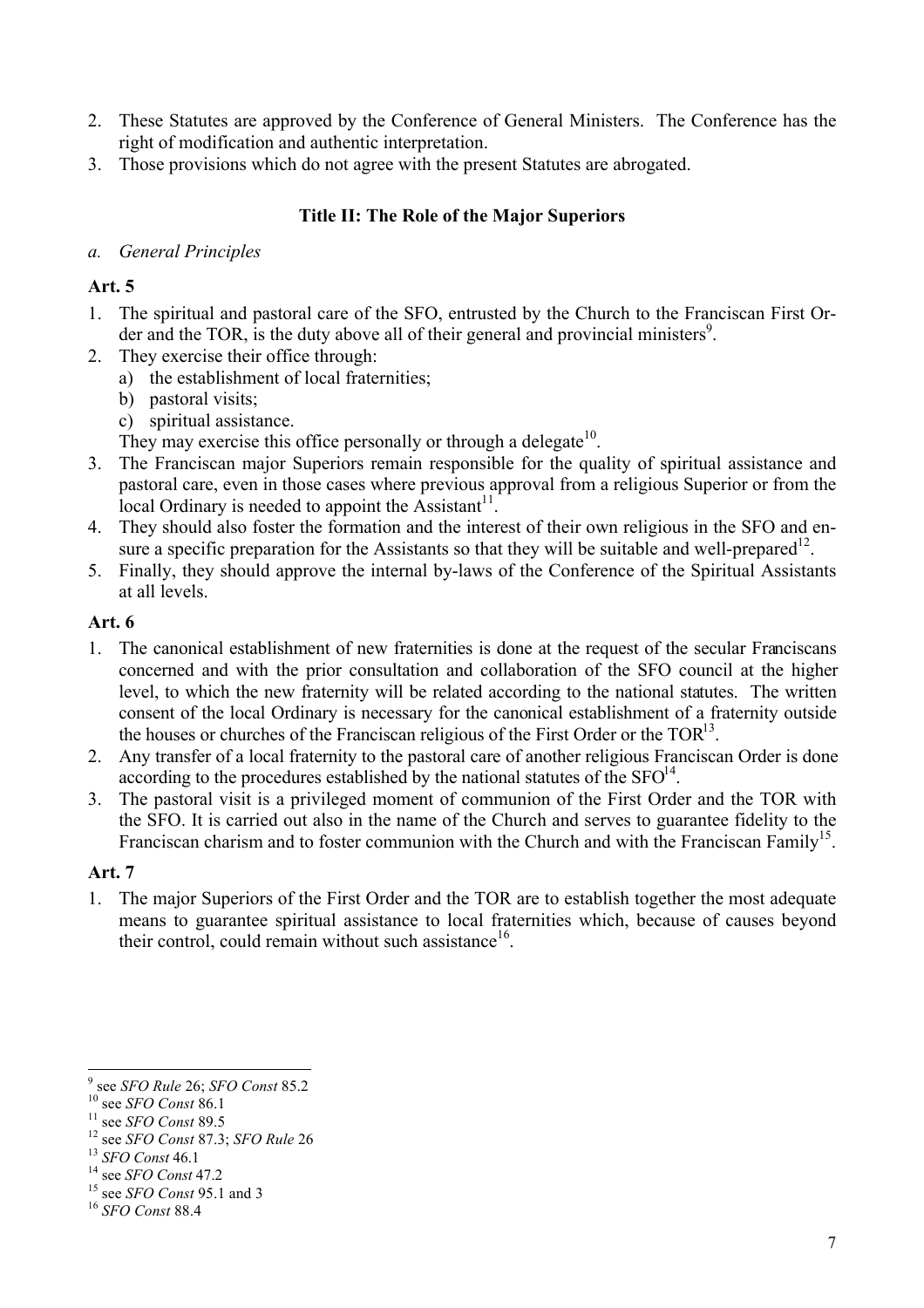#### *b. The General Ministers*

### **Art. 8**

- 1. The general Ministers exercise collegially the *altius moderamen* and the pastoral assistance in regard to the SFO as a whole<sup>17</sup>.
- 2. It belongs specifically to the Conference of General Ministers of the First Order and the TOR:
	- a) to conduct relations with the Holy See concerning legislative or liturgical texts requiring the approval of the Holy See;
	- b) to visit the Presidency of the International Council of the  $SFO<sup>18</sup>$ :
	- c) to preside over and to confirm the election of the Presidency of the International Council of the  $SFO<sup>19</sup>$ :
	- d) if the case arises, to accept the resignation of the general Minister of the  $SFO^{20}$ .

#### **Art. 9**

- 1. The general Ministers exercise their office towards the SFO in accordance with the universal law of the Church, with their own Constitutions and with full respect for the specific laws of the SFO. They have the faculty to establish, visit, and meet the local SFO fraternities which are assisted by their own Order.
- 2. In relation to his own Order, it is the responsibility of each general Minister:
	- a) to appoint the general Assistant of the SFO, who, under the authority of the general Minister, looks after all things regarding service to the  $SFO<sup>21</sup>$ ;
	- b) if needed, to confirm or to appoint the national Assistants belonging to his own Order.

#### *c. Provincial Ministers*

#### **Art. 10**

- 1. The provincial Ministers and the other major Superiors exercise their responsibilities towards the SFO in the territory of their own jurisdiction.
- 2. Where more than one major Superior of the same Order have jurisdiction in the same territory, they are to establish together the most adequate means for carrying out collegially their mission with respect to the regional and national fraternities of the  $SFO^{22}$ .
- 3. They are likewise to jointly draw up procedures for the appointment of the national and regional Assistants and also to establish from which Superiors the national and regional Councils of the SFO should request an Assistant<sup>23</sup>.

- 1. The provincial Ministers and the other major Superiors assure spiritual assistance to the local fraternities entrusted to their own jurisdiction<sup>24</sup>.
- 2. It is their specific competence, in the name of their jurisdiction:
	- a) to canonically establish new local fraternities and to guarantee them spiritual assistance;

<sup>&</sup>lt;sup>17</sup> *SFO Const* 87.1<br>
<sup>18</sup> see *SFO Const* 92.2-3<br>
<sup>19</sup> see *SFO Const* 76.2<br>
<sup>20</sup> see *SFO Const* 83.1<br>
<sup>21</sup> see *SFO Const* 91.2-3<br>
<sup>22</sup> *SFO Const* 88.5<br>
<sup>23</sup> see *SFO Const* 91.2<br>
<sup>24</sup> see *SFO Const* 88.1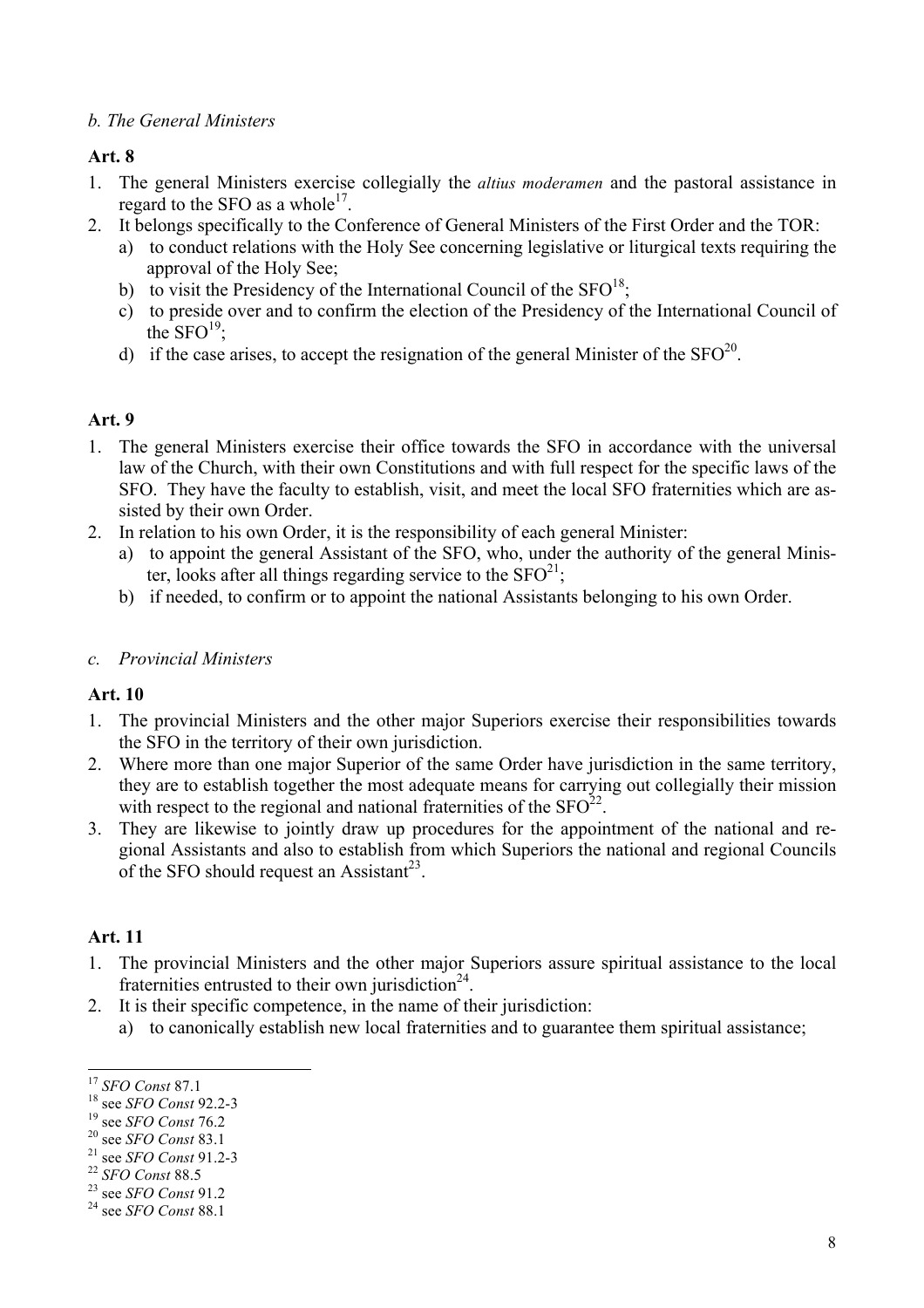- b) to appoint the Spiritual Assistants<sup>25</sup>;
- c) to animate spiritually, to visit, and to meet the local fraternities assisted by their own Order;
- d) to keep themselves informed about the spiritual assistance given to the SFO and the Franciscan Youth<sup>26</sup>.

### **Title III: The Role of the Spiritual Assistants**

#### *a. General principles*

## **Art. 12**

- 1. The Spiritual Assistant is the person designated by the competent major Superior to carry out this service for a specific fraternity of the SFO and of the Franciscan Youth<sup>27</sup>.
- 2. In order to be a witness of Franciscan spirituality and of the fraternal affection of the religious towards the secular Franciscans, and to be a bond of communion between his Order and the SFO, the Spiritual Assistant should preferably be a Franciscan religious, a member of the First Order or the TOR<sup>28</sup>.
- 3. The Spiritual Assistant is by right a voting member of the council and of the chapter of the fraternity to which he or she gives assistance and collaborates with it in all activities. Only in economic matters and in elections at any level does he or she not enjoy the right to vote<sup>29</sup>.

## **Art. 13**

- 1. The principal task of the assistant is to foster a deeper insight into Franciscan spirituality and to  $\alpha$ -operate in the initial and continuing formation of the secular Franciscans<sup>30</sup>.
- 2. In the Council of the fraternity and in elective and ordinary Chapters the assistant will be respectful of the responsibilities and role of the secular Franciscans, giving them priority with regard to the guidance, co-ordination, and animation of the fraternity.
- 3. The assistant participates actively and votes in the discussions and decisions taken by the Council or by the Chapter. He or she is specifically responsible for the animation of liturgical celebrations and spiritual reflections during the meetings of the Council or of the Chapter.

- 1. The pastoral visit is a privileged moment of communion of the First Order and the TOR with the SFO. It is carried out also in the name of the Church and serves to revive the evangelical Franciscan spirit, to assure fidelity to the charism and to the Rule, to offer help to fraternity life, to reinforce the bond of the unity of the SFO, and to promote its most effective insertion into the Franciscan family and the Church $31$ .
- 2. The visitor strengthens the fraternity in its presence and mission in the Church and in society; verifies the relation between the secular and religious fraternities; gives special attention to programs, methods, and experiences of formation; gives attention to the collaboration and sense of co-responsibility among the secular leaders and the Spiritual Assistants; examines the quality of the spiritual assistance given to the visited fraternity; encourages the Spiritual Assistants in their service and promotes their continuing spiritual and pastoral formation<sup>32</sup>.<br>
<sup>25</sup> see *SFO Const* 89.2; 91.3<br>
<sup>26</sup> see *SFO Const* 88.2<br>
<sup>27</sup> see *SFO Const* 89.2; 96.6<br>
<sup>28</sup> see *SFO Const* 89.3<br>
<sup>29</sup> *SFO Const* 90.2; 7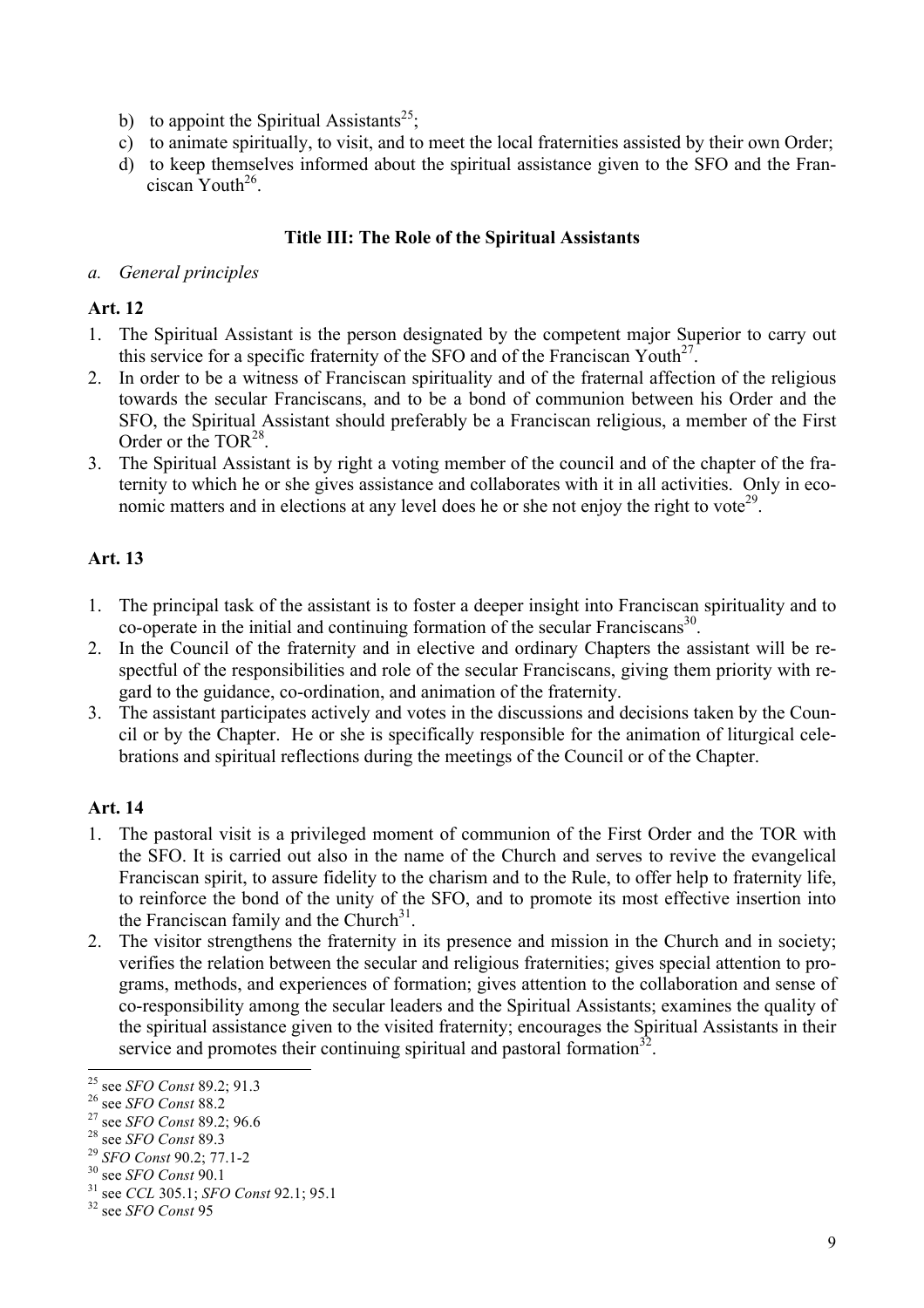- 3. At the request of the respective Council, a delegate of the Conference of Assistants carries out the pastoral visit, fully respectful of the SFO's own organization and  $law<sup>33</sup>$ . For urgent and serious reasons or in case of failure on the part of the minister or the council to request it, the pastoral visit may be carried out upon the initiative of the conference of Spiritual Assistants, having consulted the Council of the SFO of the same level  $34$ .
- 4. It is recommended that the pastoral and fraternal visits be carried out together, with agreement beforehand on the program. The visitor or the visitors will in good time communicate the object and the program of the visit to the council concerned. They will examine the registers and the records, including those relating to previous visits, to the election of the council and to the administration of goods. They will draw up a report of the visit they have conducted, appending it to the records in the appropriate register of the fraternity visited, and will inform the council of the level which has conducted the visit  $35$ .
- 5. In the visit to the local fraternity, the visitor or visitors will meet with the entire fraternity and with the groups and sections into which it is divided. They will give special attention to the brothers and sisters in formation and to those brothers and sisters who may request a personal meeting. Where required, they will proceed to the fraternal correction of the shortcomings possibly encountered  $36$ .

### **Art. 15**

- 1. The Assistant is appointed by the competent major Superior, after consultation with the council of the fraternity concerned<sup>37</sup>.
- 2. Where more than one major Superior of the same Order is involved in the appointment of an Assistant, the norms established jointly by the Superiors with jurisdiction in the territory should be followed $38$ .
- 3. The appointment of the Assistant is made in writing and for a limited time, which accumulated cannot be more than twelve years.
- 4. When it is not possible to give the fraternity a Spiritual Assistant who is a member of the First Order or the TOR, the competent major Superior can entrust the service of spiritual assistance to:
	- a) religious brothers or sisters of other Franciscan institutes;
	- b) secular Franciscans, cleric or lay, specially prepared for such service;
	- c) other diocesan clerics or non-Franciscan religious<sup>39</sup>.

- 1. The number of Assistants who are members of the Councils at the various levels shall correspond to the number of Orders which in fact provide assistance to the local fraternities in the sphere of the international, national, or regional fraternity.
- 2. At the international, national, and regional level, the Assistants, if there are more than one, form a Conference and give their service collegially to the SFO and to the Franciscan Youth<sup>40</sup>.
- 3. Each Conference of Assistants functions according to its own internal by-laws, approved by their respective major Superiors.

<sup>&</sup>lt;sup>33</sup> see *SFO Const* 92.2<br>
<sup>34</sup> see *SFO Const* 92.3<br>
<sup>35</sup> see *SFO Const* 93.2 and 4<br>
<sup>36</sup> *SFO Const* 93.3<br>
<sup>37</sup> see *SFO Const* 91.3<br>
<sup>38</sup> see *SFO Const* 91.2; see *above* art. 10<br>
<sup>39</sup> *SFO Const* 89.4<br>
<sup>40</sup> see *SFO*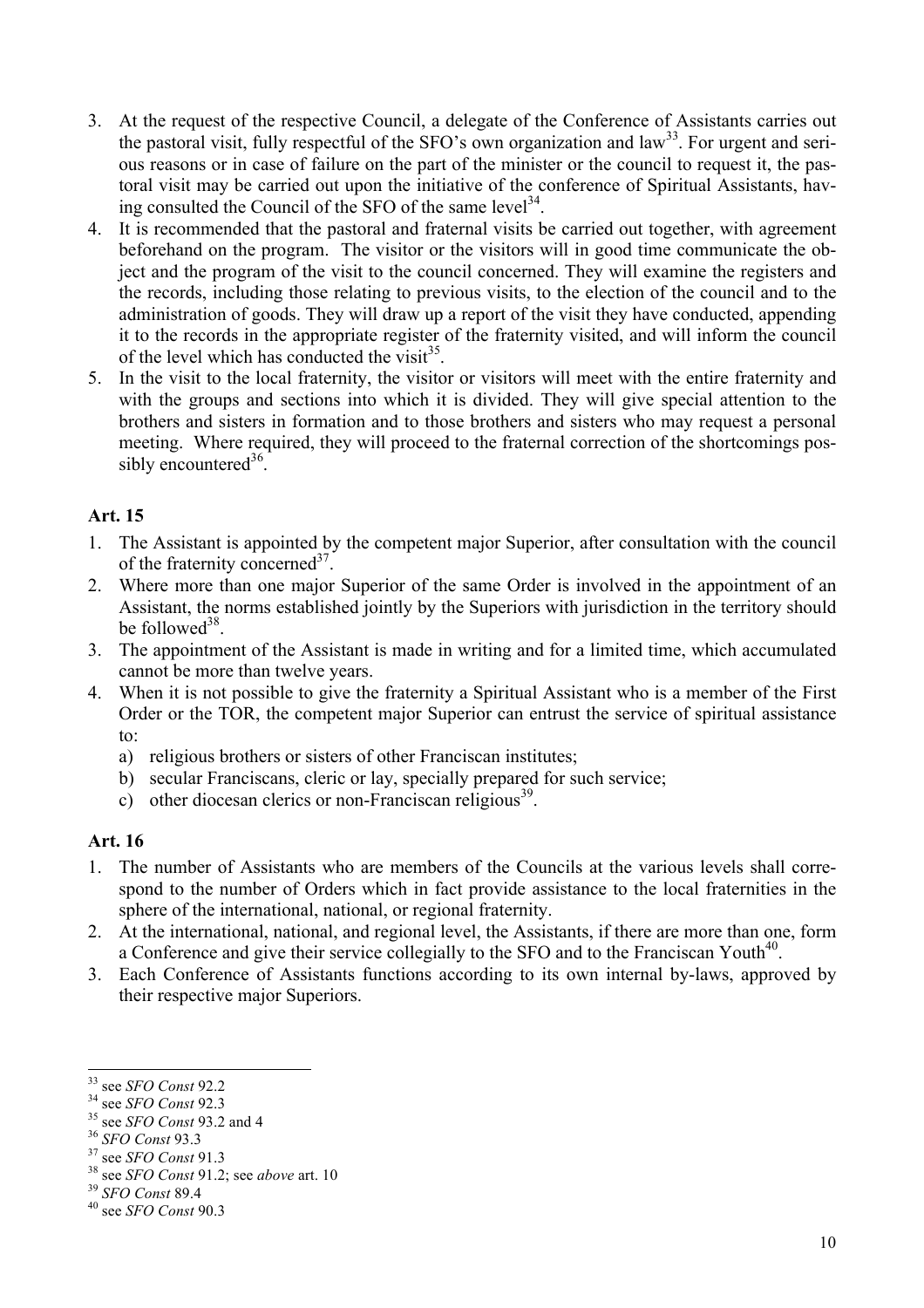- 4. The national and regional Statutes of the SFO establish the number of Assistants who will participate at the national or regional Chapter, the way they are selected, and what kind of participation they will have.
- *b. General Assistants*

## **Art. 17**

- 1. The general Assistants are appointed by their respective general Minister, after consultation with the Presidency of the International Council of the  $SFO<sup>41</sup>$ .
- 2. They give their service to the Presidency of the International Council of the SFO, form a conference, and collegially see to the spiritual assistance to the SFO as a whole<sup>42</sup>.
- 3. It is the responsibility of the Conference of general Assistants:
	- a) to collaborate with the international Council and its Presidency in the spiritual and apostolic animation of the SFO and in a special way in the formation of the secular leaders;
	- b) to co-ordinate, at the international level, the spiritual assistance to the SFO and the Franciscan Youth;
	- c) to foster the interest of the friars and their Superiors in the SFO and in the Franciscan Youth;
	- d) to provide for the pastoral visits of the national Councils of the  $SFO<sup>43</sup>$  and the presence at the national elective Chapters $^{44}$ .

#### **Art. 18**

- 1. The general Assistant must keep his general Minister and his Order informed on the life and activities of the SFO and the Franciscan Youth.
- 2. He shall also deal with matters regarding the service of assistance given by his Order to the SFO and to the Franciscan Youth, meet the local fraternities assisted by his own Order and keep constant fraternal contacts with the Assistants of his own Order.

#### *c. National Assistants*

- 1. The national Assistants of the SFO and the Franciscan Youth are appointed by the competent major Superior, after consultation with the respective national council<sup>45</sup>. Where more than one major Superior of the same Order is involved in the appointment, the norms established together by the Superiors with jurisdiction in the national territory shall be followed<sup>46</sup>.
- 2. They give their service to the national council and see to the spiritual assistance to the national fraternity. If they are more than one, they form a Conference and render their service collegiall $v^{47}$ .
- 3. It is the responsibility of the Conference of national Assistants, or to the national Assistant if there is only one:

 <sup>41</sup> see *SFO Const* 91.3 42 see *SFO Const* 90.3 43 see *SFO Const* 92.2 44 see *SFO Const* 76.2 45 see *SFO Const* 91.2 46 see *SFO Const* 91.2 47 see *SFO Const* 90.3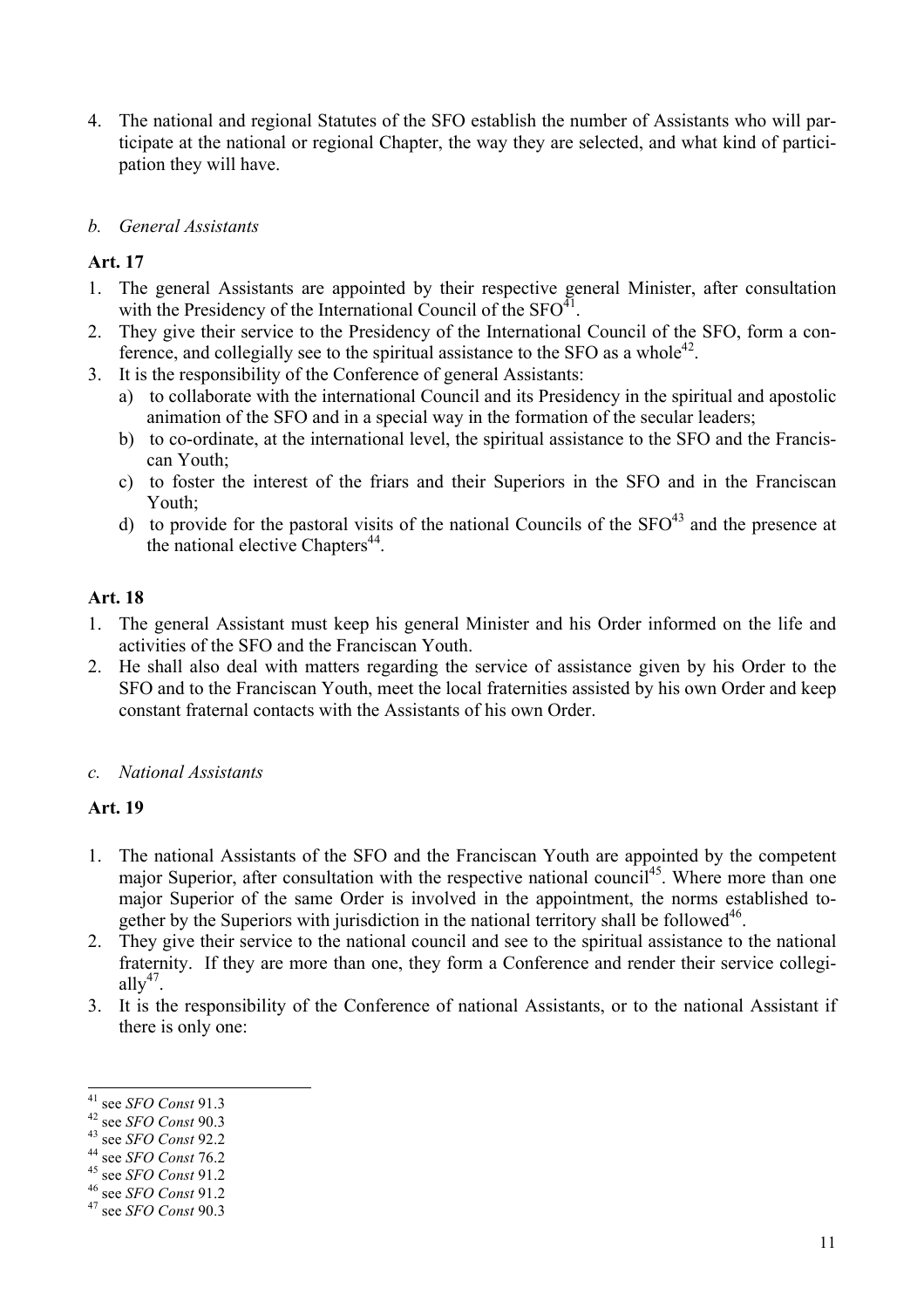- a) to collaborate with the national Council in the task of spiritual and apostolic animation of the secular Franciscans in the life of the Church and the society of the country, and in a special way in the formation of the leaders;
- b) to provide for the pastoral visits of the regional Councils of the  $SFO^{48}$  and to ensure a presence at the regional elective Chapters<sup>49</sup>;
- c) to coordinate, at the national level, the service of spiritual assistance, the formation of the Assistants, and the fraternal union among them;
- d) to foster the interest of the friars in the SFO and in the Franciscan Youth.

### **Art. 20**

- 1. The national Assistant must keep the major Superiors and his Order informed on the life and activities of the SFO and the Franciscan Youth in the country.
- 2. He shall also deal with matters regarding the service of assistance given by his Order to the SFO and to the Franciscan Youth, meet the local fraternities assisted by his own Order and keep fraternal and constant contacts with the regional and local Assistants of his own Order.

### *d. Regional Assistants*

### **Art. 21**

- 1. The regional Assistants to the SFO and the Franciscan Youth are appointed by the competent major Superior, after consultation with the respective regional council<sup>50</sup>. Where more than one major Superior of the same Order is involved in the appointment, the norms established jointly by the Superiors with jurisdiction in the territory of the regional fraternity shall be followed<sup>51</sup>.
- 2. They give their service to the regional council and see to the spiritual assistance to the regional fraternity. If they are more than one, they form a conference and render their service collegiall $v^{52}$ .
- 3. It is the responsibility of the Conference of regional Assistants, or to the regional Assistant if there is only one:
	- a) to collaborate with the regional Council in the task of spiritual and apostolic animation of the secular Franciscans in the life of the Church and of society in the region, and in a special way in the formation of the leaders;
	- b) to provide for the pastoral visits of the local Councils of the  $SFO<sup>53</sup>$  and to ensure a presence at the local elective Chapters<sup>54</sup>;
	- c) to coordinate, at the regional level, the service of spiritual assistance, the formation of the Assistants and the fraternal union among them;
	- d) to foster the interest of the friars in the SFO and in the Franciscan Youth.

## **Art. 22**

1. The regional Assistant must keep the major Superiors and his Order informed on the life and activities of the SFO and of the Franciscan Youth in the region.

<sup>48</sup> see *SFO Const* 93.1-2<br><sup>49</sup> see *SFO Const* 76.2<br><sup>50</sup> see *SFO Const* 91.2<br><sup>51</sup> see *SFO Const* 90.3<br><sup>53</sup> see *SFO Const* 93.1-2<br><sup>54</sup> see *SFO Const* 76.3